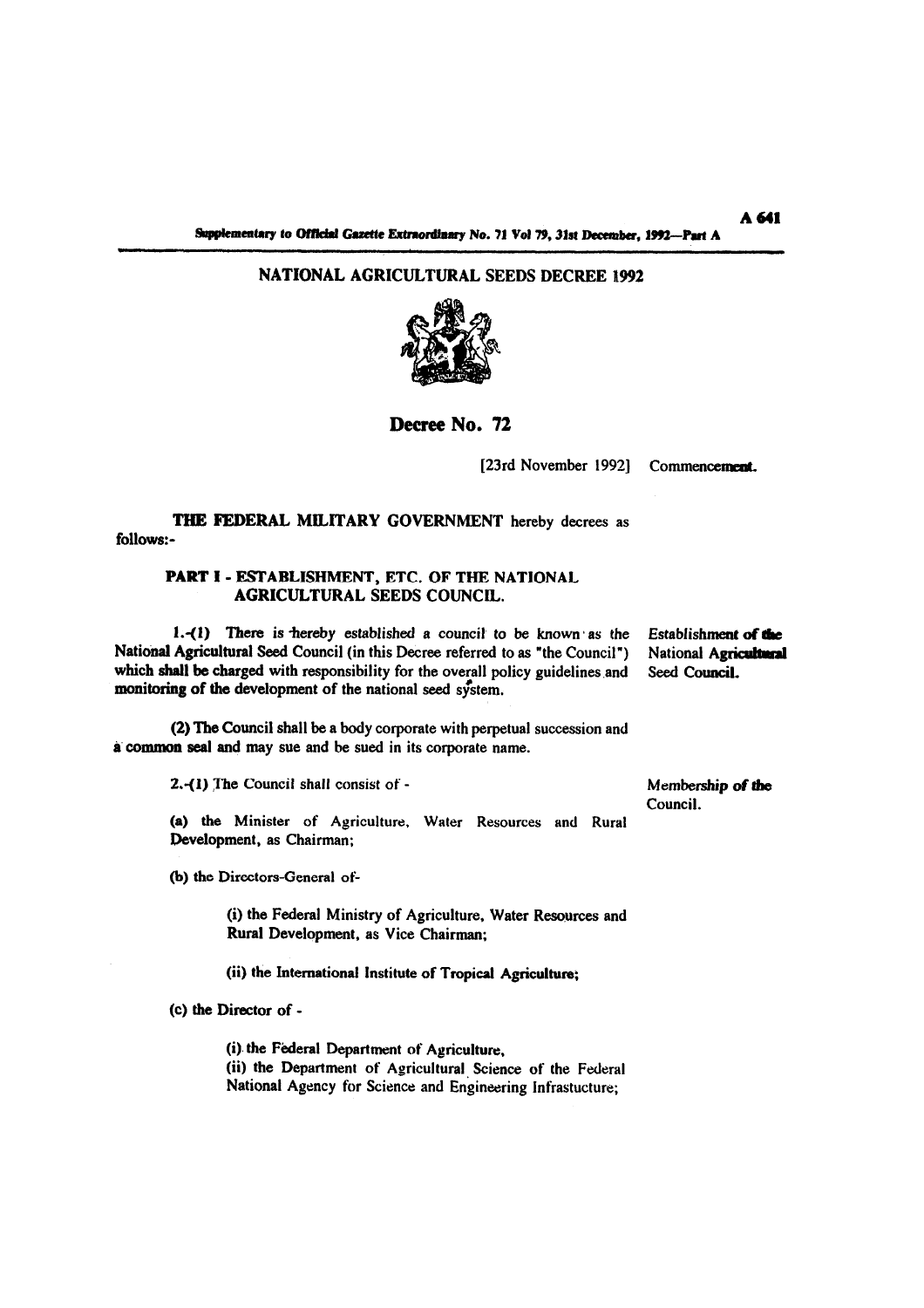(d) **four** persons to represent State Ministries of Agriculture and Natural Resources or State Seed Co-ordination Committees, when established, one to be selected from each zone on rotational basis;

(e) four persons to represent the Nigeria seed industry:

**(t)** one person each to represent-

(i) the **Seed** Growers Association; and (ii) the Co-operatives Societies **of** Nigeria:

**(g)** one person to represent the Federal Ministry of Finance;

(h) one person from a private financial lending institution;

(i) the **H&d 0%** Unit, National **Seed** Service Unit of the Federal Ministry of Agriculture, Water Resources **and** Rural Development. who shall also serve as a member and Secretary to the Council; and

(i) a representative of the Department of Plant Breeding and Seed Technology in a Nigerian University.

(2) All appointments under paragraphs (d), (e), (f) and (h) of subsection (1) of this section shall be made by the Minister.

(3) Members of the Council, other than those appointed under paragraphs (b), (c), (d), (g),(i) and (i) of subsection (I) of this section, shall hold office for such period not being less than three years as the Minister, may from time to time, determine.

(4) The supplementary provisions set out in the Schedule to this Decree shall have effect with respect to the proceedings of the Council and the other matters specified therein.

3. The functions of the Council shall be

**(a)** to analyse and propose proprammes, **policies** and actions repardir?g seed development and the seed industry in general, including legislation and **research** on issues relating to seed testing, registration, release, production, marketing, distribution, certification, quality control. supply and use of seeds in Nigeria, importation and exportation of seeds and quarantine regulations relating thereto;

Functions **of**  the Council.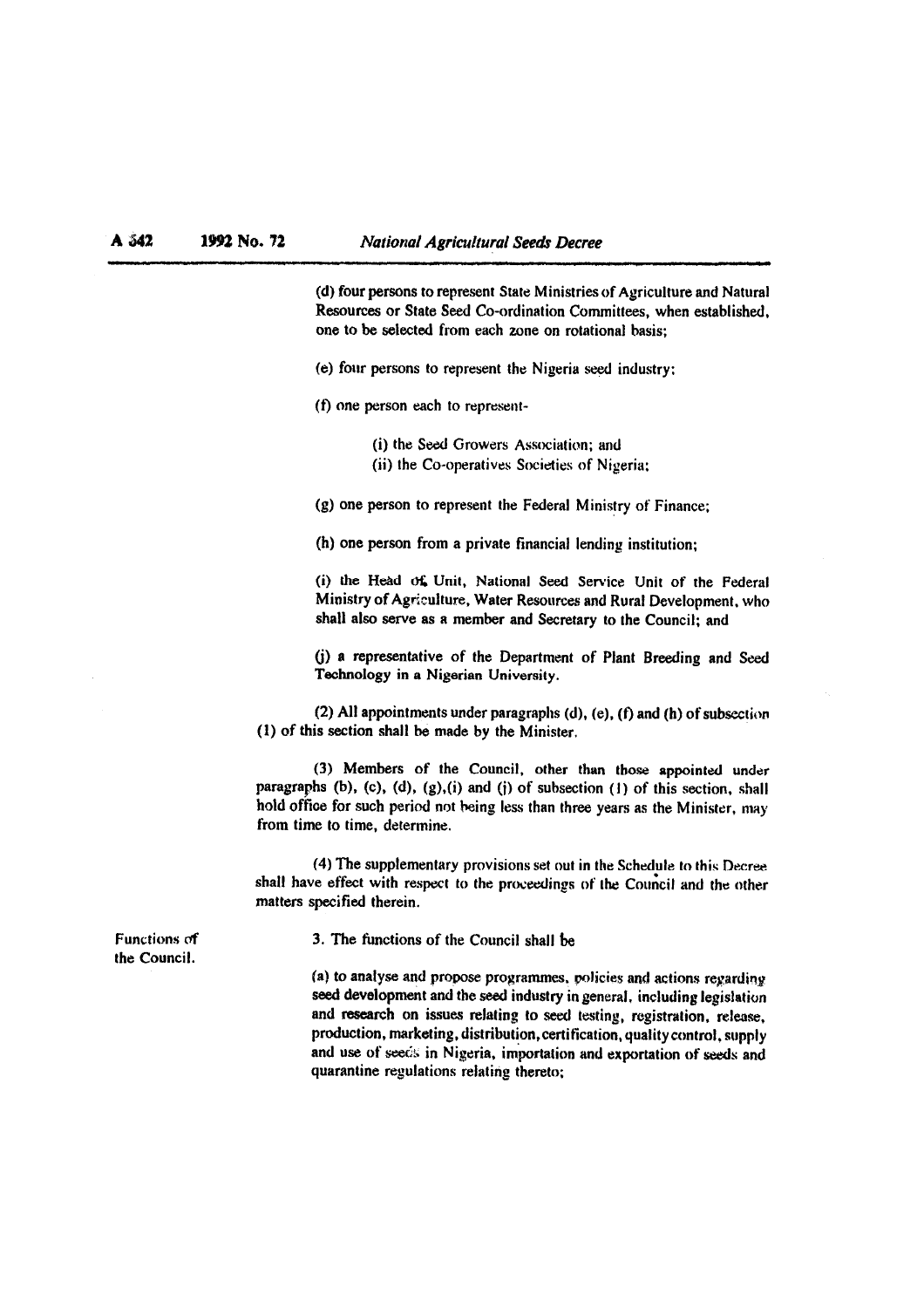$(b)$  propose improved management system and procedure relating to the administration of seed activity and advise the Federal Military Government on the organisation, management and proper financing of seed programme;

(C) analyse the market and prices of seeds;

(d) control supervise and approve the activities of the following Committees established by or pursuant, to this Decree, that is-

(i) the Crop Variety Registration and Release Committee,

(ii) the Seeds Standards Committee,

(iii) the Seed Industry and Skill Development Committee, and

(vi) such other committees as may he established, from time to time;

(e) advise the national research system on the changing pattern of seed demand and farmers needs:

**(f)** monitor and evaluate the achievenient of the national seed system and recommend improvements thereto;

(g) encourage the formation or establishment in Nigeria of seed companies for the purpose of carrying out research, production, processing and marketing of seeds; and

(h) perform such other related functions as may he required of the Council, from time to time.

4. As from the commencement of this Decree, every company incorporated in Nigeria for the purposes specified in paragraph (g) of section 3 Incentives to of this Decree, shall enjoy such incentives as are granted by the Federal Military seed companies. of this Decree, shall enjoy such incentives as are granted by the Federal Military Government to an agricultural enterprise.

## **PART I1** - **NATIONAL SEED SERVICE UNIT AND OTHER BODIES OF THE COUNCU, ETC.**

5.-(1) There are hereby established for the Council, the following Establishment bodies, that is - of National Se

(a) the National Seed Service Unit;

of National Seed Service Unit and<br>other bodies of the Counr **:I.**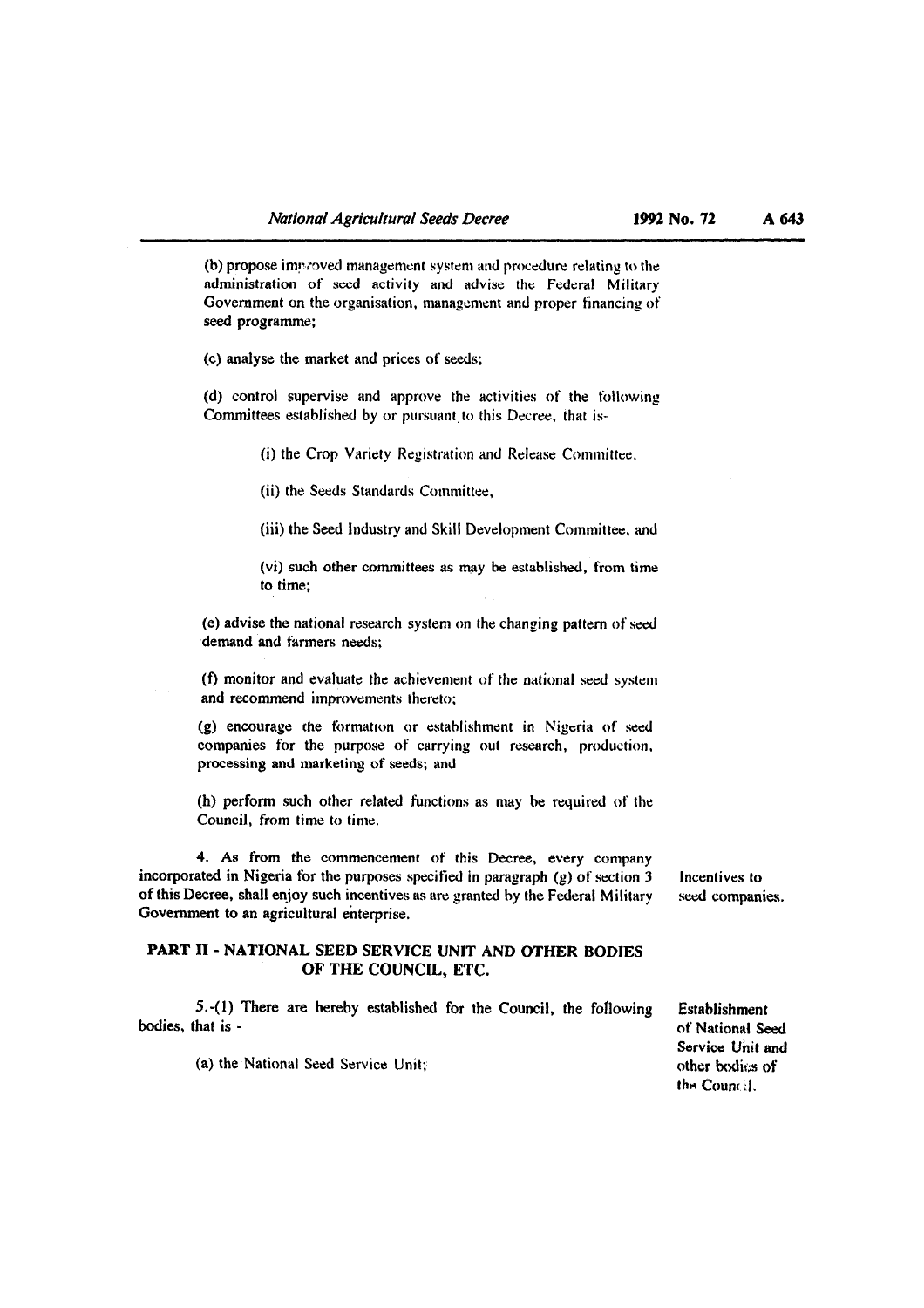| A 644                                                           | 1992 No. 72                                                                                                                                              | <b>National Agricultural Seeds Decree</b>                                                                                                                                                                                                                                                                      |
|-----------------------------------------------------------------|----------------------------------------------------------------------------------------------------------------------------------------------------------|----------------------------------------------------------------------------------------------------------------------------------------------------------------------------------------------------------------------------------------------------------------------------------------------------------------|
|                                                                 |                                                                                                                                                          | (b) the Crop Variety Registration and Release Committee;                                                                                                                                                                                                                                                       |
|                                                                 |                                                                                                                                                          | (c) the Seeds Standard Committee;                                                                                                                                                                                                                                                                              |
|                                                                 |                                                                                                                                                          | (d) the Seed Industry and Skill Development Committee; and                                                                                                                                                                                                                                                     |
|                                                                 |                                                                                                                                                          | (e) the Department of Training Information and Seed Extension,                                                                                                                                                                                                                                                 |
|                                                                 |                                                                                                                                                          | and such other departments or bodies as the Council may from time to<br>time deem expedient for effective discharge of the functions of the<br><b>Council under this Decree.</b>                                                                                                                               |
|                                                                 |                                                                                                                                                          | (2) Each of the bodies referred to in subection (1) of this section shall<br>be headed by a Director.                                                                                                                                                                                                          |
| <b>National Seed</b><br>Service Unit.                           |                                                                                                                                                          | 6.-(1) The National Seed Service Unit (in this Decrew referred to as<br>"the Unit") shall have responsibility for -                                                                                                                                                                                            |
|                                                                 |                                                                                                                                                          | (a) the development, certification and quality control of seeds;                                                                                                                                                                                                                                               |
|                                                                 |                                                                                                                                                          | (b) seed technology development, technical support services, seed<br>industry development and co-ordination of breeder and foundation seed;                                                                                                                                                                    |
|                                                                 |                                                                                                                                                          | (c) foundation seed production, distribution and monitoring of certified<br>seed;                                                                                                                                                                                                                              |
|                                                                 |                                                                                                                                                          | (d) planning, and monitoring the national seed programme and use;                                                                                                                                                                                                                                              |
|                                                                 |                                                                                                                                                          | (e) the publication of list of registered, released or notified seed<br>varieties approved for commercialisation in Nigeria; and                                                                                                                                                                               |
|                                                                 |                                                                                                                                                          | (f) assisting the development of the private seed industry.                                                                                                                                                                                                                                                    |
|                                                                 |                                                                                                                                                          | (2) The Unit shall maintain a register of persons and or organisations<br>carrying on crop varieties development research leading to the registration and<br>release of improved crop varieties for commercial production and marketing.                                                                       |
|                                                                 |                                                                                                                                                          | (3) Any person or organisation registered under subsection (3) of this<br>section may, subject to the provisions of the National Phytosanitary Regulations,<br>import duty free into Nigeria for use in the crop variety development research,<br>variety breeding and other propagating biological materials. |
| <b>Crop Varieties</b><br>Registration and<br>Release Committee. | 7.-(1) The Crop Variety Registration and Release Committee shall have<br>responsibility for making recommendations to the Council on matters relating to |                                                                                                                                                                                                                                                                                                                |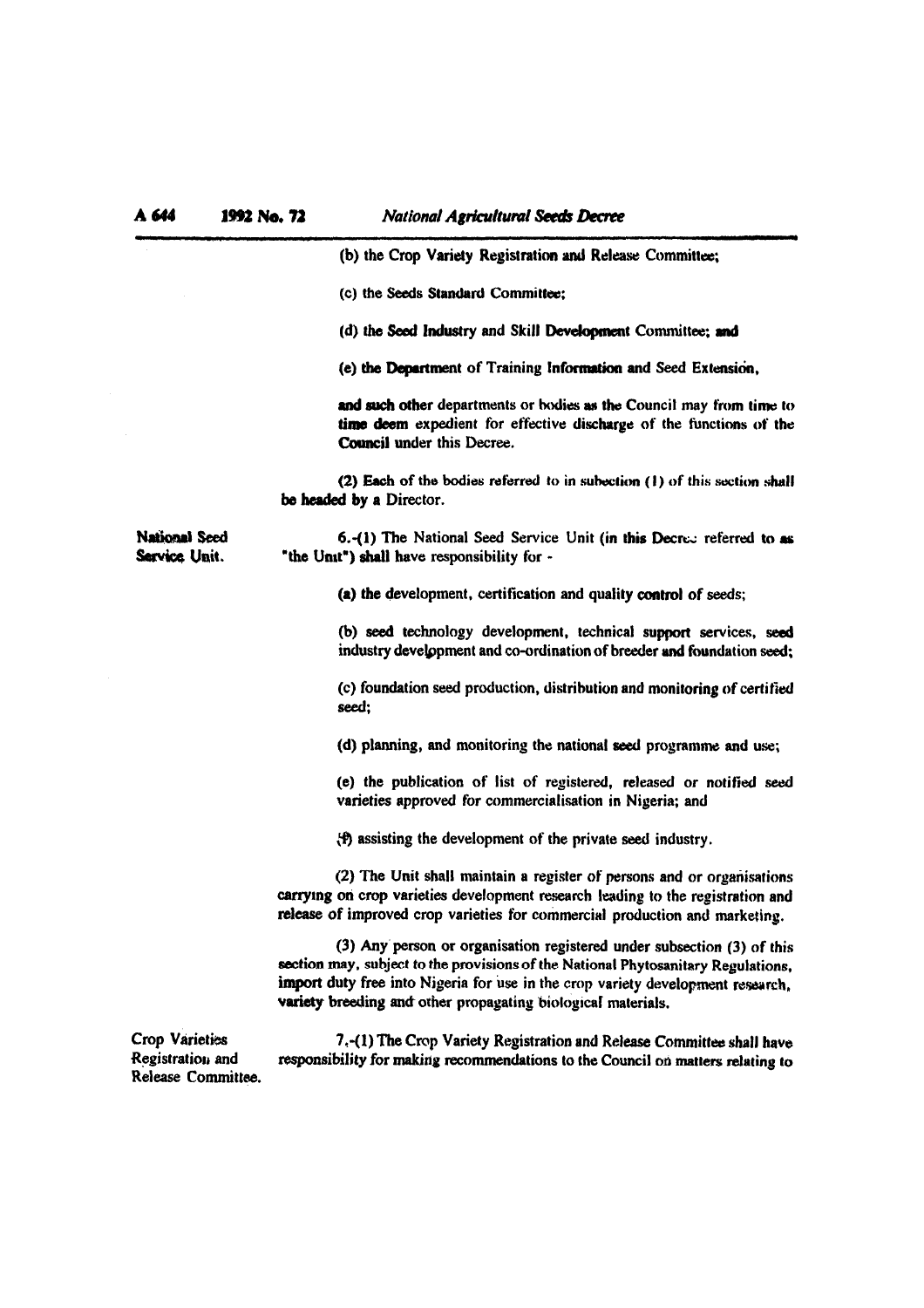| (a) the registration and release of any given crop variety;                                                                                                                                                                                                                                                                                                                                                          |                                                      |
|----------------------------------------------------------------------------------------------------------------------------------------------------------------------------------------------------------------------------------------------------------------------------------------------------------------------------------------------------------------------------------------------------------------------|------------------------------------------------------|
| (b) the declaration of a crop variety as a notified kind and for the<br>purposes of this Decree, different kinds or varieties of seed may be<br>notified for different States of the Federation or different area: thereof.                                                                                                                                                                                          |                                                      |
| (2) A crop kind variety intended to be registered under this section may<br>be required to undergo a minimum of two years of test to determine its<br>adaptability to a particular geographical area.                                                                                                                                                                                                                |                                                      |
| 8. The Seeds Standard Committee shall have responsibility for making<br>recommendations to the Council on matters relating to seed standard and<br>procedure pertaining thereto.                                                                                                                                                                                                                                     | Seeds Standard<br>Committee.                         |
| 9. The Seed Industry and Skill Development Committee shall have<br>responsibility for making recommendation to Council on matters relating to the<br>seed industry and skill development.                                                                                                                                                                                                                            | Seed Industry and<br>Skill Development<br>Committee. |
| 10. The Department of Training Information and Seed Extension shall<br>have responsibility for training and information dissemination purposes.                                                                                                                                                                                                                                                                      | Department of<br>Training and<br>Information.        |
| 11.-(1) The Council shall have five operating Zones and five Zonal<br>Secretariats as listed in Schedule 2 to this Decree.                                                                                                                                                                                                                                                                                           | <b>Operating Zones</b><br>and Zonal<br>Secretariats. |
| (2) Each Zonal Secretariat shall consist of a Director and such<br>professional and non professional staff as can gainfully operate the Zone                                                                                                                                                                                                                                                                         |                                                      |
| 12.-(1) Any person who sells, keeps for sale, offers to sell, barters or<br>otherwise supplies any seed of any notified kind or variety shall apply to the<br>Unit for the grant of a certification for the purpose.                                                                                                                                                                                                 | Seed certification.                                  |
| (2) Evey application under subsection $(1)$ of this section shall be in such<br>form and contain such particulars and fees as may be prescribed by the Unit.                                                                                                                                                                                                                                                         |                                                      |
| (3) On receipt of an application for the grant of a certification, the Unit<br>may, after making such enquiry as it thinks fit and after satisfying itself that the<br>seed to which the application relates is a progeny of a pedigree seed and<br>conforms to the field and laboratory standards for that send under this Décree,<br>grant a certificate in such form and on such conditions as may be prescribed. |                                                      |
| 13.-(1) The Unit may revoke any certification granted under this Decree<br>if it is satisfied that the certification was obtained by misrepresentation or that<br>the holder of the certification has contravened any of the provisions of this<br>Docree or any regulations made thenwader.                                                                                                                         | <b>Revocation of</b><br>certification.               |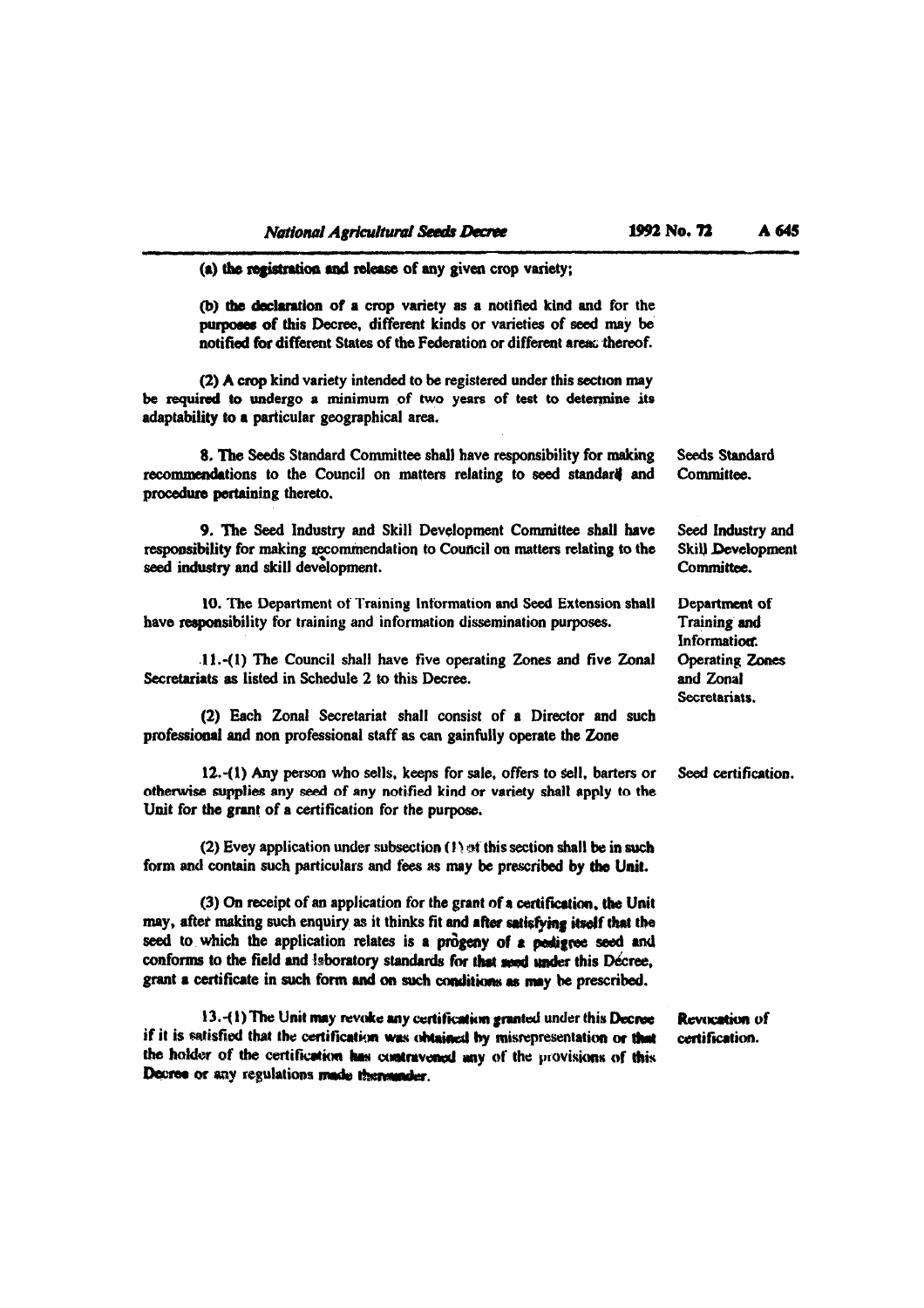(2) The Unit shall, before revoking any certification, give due notice to any person likelv to be affected by such a revocation.

(3) A person who is aggrieved by a decision of the Unit under subsection (1) of this section may appeal to such authority as may be specified by the Council within 30 days from the date on which the decision is communicated to him:

Provided that the appellate authority may entertain an appeal after the expiry. of the said period of thirty days if it is satisfied that the appellant was prevented by sufficient cause from filling the appeal in time.

(4) On reciept of **an** appeal under subsection (3) of this section. the Council shall after giving the appellant an opportunity of being heard, **dispose**  of the appeal as expeditiously as possible.

**(5)** Every order of the appellant authority shall be final.

**14.-(1)** Every certification shall specify that the genetic identity of the Genetic identity. released variety is preserved through the various stages of multiplication of the **seed.** 

> (2) The following categories of seeds of released varieties shall be subject to seed certification, namely -

> > (a) breeder seed;

(b) foundation seed/inbred lines: and

(c) certitied **seed.** 

of foreign countries. Decree.

Recognition of **seed 15.** The Minister may by notification in the **Gozetfe** recognise any wed **certificaticm** agencies certification agency established in any foreign country, for the purposes of this

Importation or **16.-( 1) An** application to export or import seeds of a notified kind or exportation of variety into Nigeria shall be made to the Unit and the applicant shall forward a seeds. copy of such application to the Plant Quarantine Service.

> (2) S eed samples meant for research purposes, seeds intended for export from or import into Nigeria shall carry the neccessary phytosanitory certificates **and** viability tests result.

> (3) **Seeds** imported into Nigeria shall in addition to identification as to their origin be clearly labelled with analysis.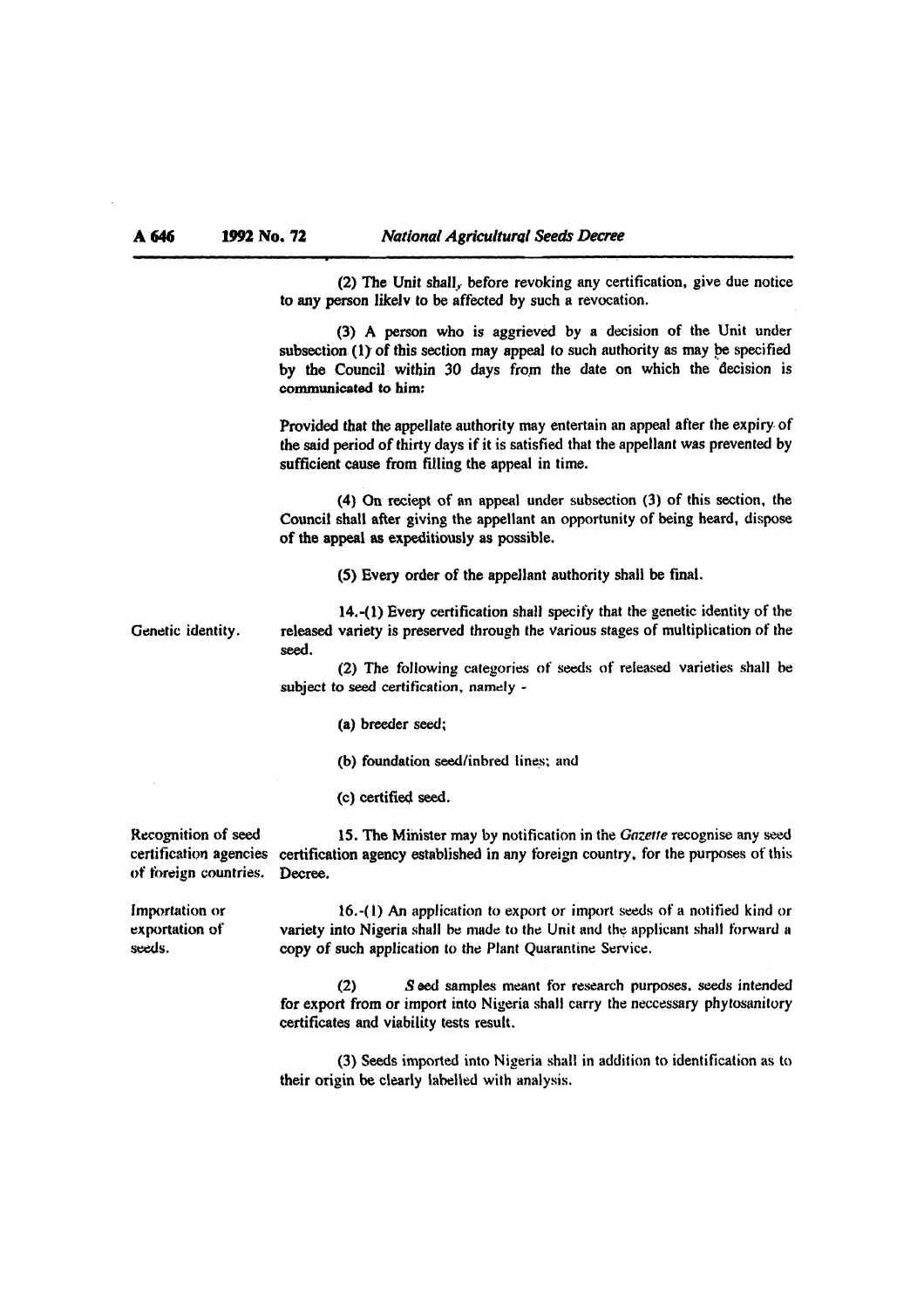**17.-(1)** As from the commencement of this Decree, no person shall sell, Prohibition of expose for sale, falsely-labelled, tagged or untagged seeds of a notified sale of falsely**and fier or expose for sale, falsely-labelled, tagged or untagged seeds of a notified** sale of falsely-<br>ind, variety or hybrid. dind, variety or hybrid.

(2) A person who offers agricultural seeds of a notified kind or variety **\*or sale** shall ensure that the label affixed to the. **seed** container accurately **.wtwribes** the **seeds** contained therein.

(3) Except for. demonstration purposes, no person shall offer for sale *zericultural seeds of a notified kind or variety in an open container.* 

(4) When the seed of a notitled kind or variety is offered for **sale** each **Example 10** in the manner hereinafter specified.

**(5) The** person whose name appears on the niark or label shall -

(a) be responsible for the accuracy of the information required to appear on the mark or label if the seed is contained in the unopened original container;

(b) not be responsible for the accuracy of **the** statement appearing on the **mark** or label or for the accuracy of the germination statement beyond the date of validity indicated on the mark or label if the seed is **rcmved from** the original unopened container

18.-(1) There shall be specified on every mark or label- Contents of the

(a) the minimum limits of germination and purity of any seed kind or variety;

**(b)** if the seed in the container has been treated-

(i) a statement indicating that the seed has been treated;

(ii) the commonly accepted chemical or abbreviated chemical (generic) name of the applied substance;

**(c)** the name and address of the **person who** offers for sale, or otherwise supplies the sed and who is responsible for its quality;

**(d)**, the name of the seed species, variety, lot number, class of seeds and net weight.

mark or label and<br>description of seeds.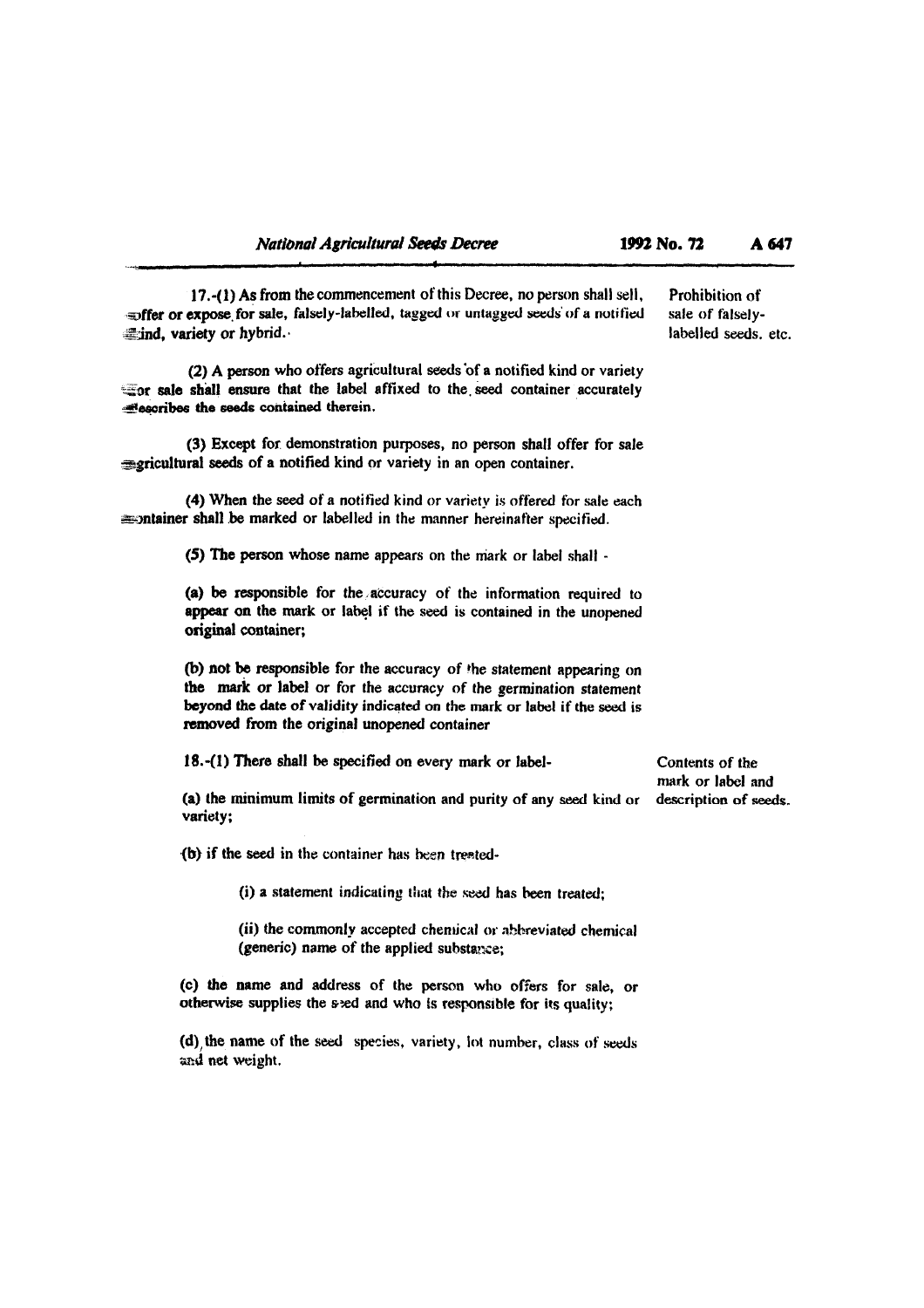(2) **The** name of variety, trade mark and registered brand shall be acceptable descriptive categories of seed for labelling purposes: provided that the name of the original variety is also stated on the label.

kinds of varieties..

Restrictions on 19. No person shall for the purpose of sowing or planting by any export and import person (including himself) export or import or cause to be exported or imported<br>of seeds of notified any seed of any notified kinds or variety, unless any seed of any notified kinds or variety, unless -

> (a) it conforms. to the minimum limits of germination and' purity specified for that seed subject to subsection (1) and (2) of section 18 of this Decree;

> (b) its container bears in the prescribed manner the mark or label for the correct particulars thereof specified for that seed under sections 14, 15 and 16 of this Decree.

**Damaging of** 20. Unless with the prior approval of the Council, no person shall registered names damage any registered name, trade mark or brand of a variety. damage any registered name, trade mark or brand of a variety.

Classification of 21. There shall be maintained a register of persons and organisations<br>persons engaged in licensed to engage in seed production and marketing under the following persons engaged in licensed to engage in seed production and marketing under the following Classification of 21. There shall<br>persons engaged in licensed to engage in<br>seed production. classification, namely -

(a) seed production company;

**{b)** seed enterprises production on contract for **seed** company;

(c) breeder **seed** production agency (research institutes and private);

(d) foundation **seed** grower (research ~nd private);

(e) enterprise **seed** processor;

**(f) seeds** dealer whether as wholesaler or not.

purposes.

Prohibition on 22.-(1) Subject to subsection (2) of this section, no person other than<br>processing etc. of a person registered under this Decree shall produce or be engaged in the a person registered under this Decree shall produce or be engaged in the seeds for commercial production, processing and marketing of seeds for commercial purposes.

> (2) The provisions of this section shall not apply to a person growing and delivering **seeds** of any variety direct to another person without **monetary**  consideration for use **by** that other person for sowing on the later's **own** farm.

etc.<br>Classification of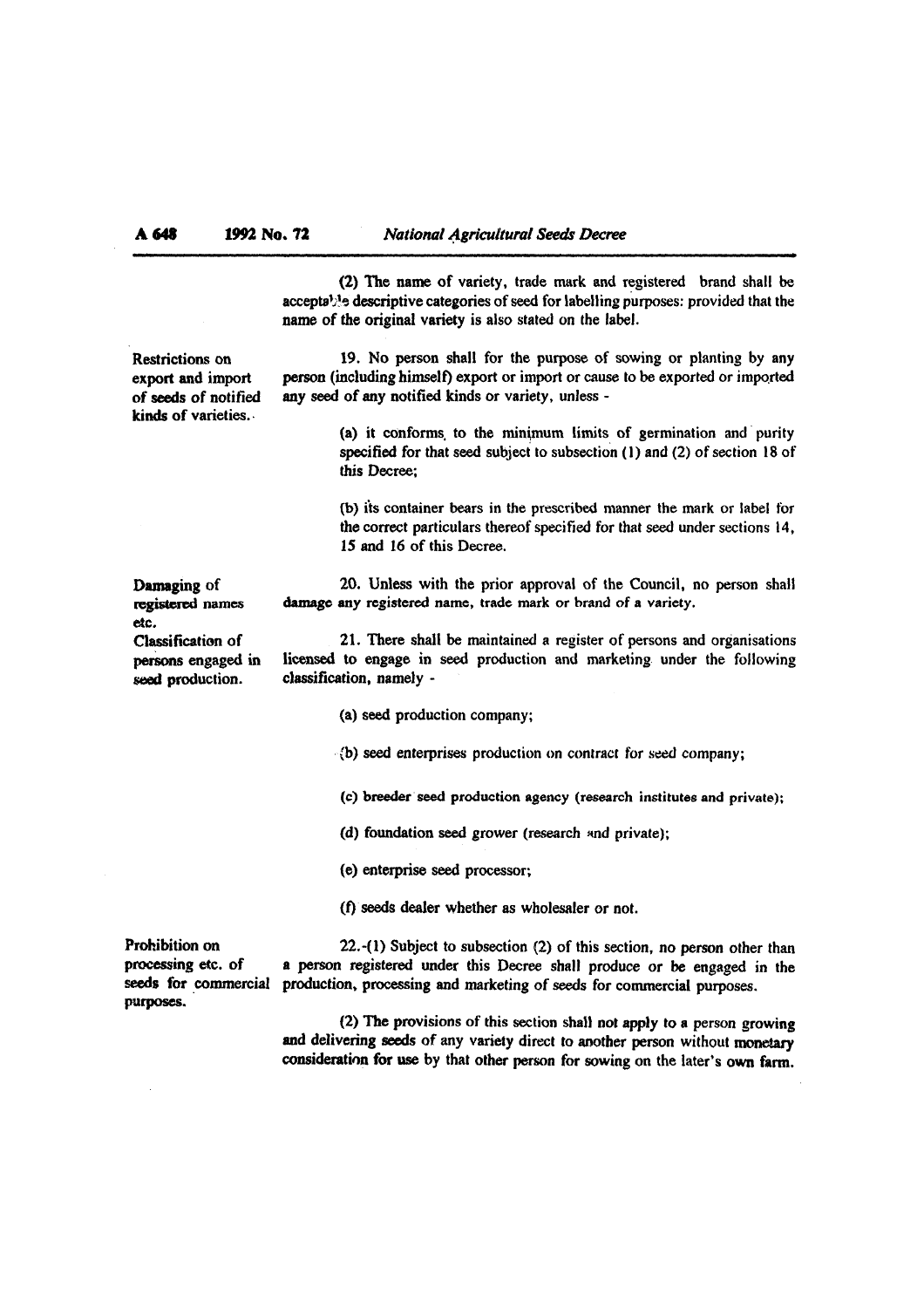| <b>National Agricultural Seeds Decree</b>                                                                                                                                                                                                                                                                                                                                                                                                                | 1992 No. 72                                              | A 649 |
|----------------------------------------------------------------------------------------------------------------------------------------------------------------------------------------------------------------------------------------------------------------------------------------------------------------------------------------------------------------------------------------------------------------------------------------------------------|----------------------------------------------------------|-------|
| 23.-(1) The Minister may by notification in the Gazette designate any<br>laboratory as a central seed testing laboratory (in this Decree referred to as "a<br>seed laboratory") for the purpose of carrying out the functions entrusted to a<br>seed laboratory by or under this Decree.                                                                                                                                                                 | Central Seed<br>Laboratory.                              |       |
| (2) A Seed Analyst shall at a seed laboratory carry out in the prescribed<br>manner an analysis of seeds of a notified kind of variety.                                                                                                                                                                                                                                                                                                                  |                                                          |       |
| 24. The Genetic Resources Unit or any other agency or body within the<br>National Agency for Science and Engineering Infrastructure so designated by the<br>Minister shall be responsible for the collection, maintenance and registration of<br>seeds or plants of land races and the varieties and accession from such collectors<br>shall be available to public and private agencies for research purposes.                                          | Registration of seeds<br>or plant of land races,<br>etc. |       |
| APPOINTMENT OF SEED INSPECTOR, ETC.                                                                                                                                                                                                                                                                                                                                                                                                                      |                                                          |       |
| 25.-(1) The Council may, by notification in the Gazette, appoint such<br>persons as it thinks fit, having the prescribed qualifications, to be Seed<br>Inspectors and define the areas within which they shall excercise jurisdiction.                                                                                                                                                                                                                   | Seed Inspector.                                          |       |
| 26.- $(1)$ A Seed Inspector may -                                                                                                                                                                                                                                                                                                                                                                                                                        | Powers of Seed<br>Inspector.                             |       |
| (a) take samples of any seed of any notified kind or variety from -                                                                                                                                                                                                                                                                                                                                                                                      |                                                          |       |
| (i) any person selling such seed; or                                                                                                                                                                                                                                                                                                                                                                                                                     |                                                          |       |
| (ii) any person who is in the course of conveying, delivering<br>or preparing to deliver such seed to a purchaser or a<br>consignee; or                                                                                                                                                                                                                                                                                                                  |                                                          |       |
| (iii) a purchaser or a consignee atter delivery of such seed to<br>him;                                                                                                                                                                                                                                                                                                                                                                                  |                                                          |       |
| (b) send such sample for analysis to the Seed Analyst for the area<br>within which such sample has been taken;                                                                                                                                                                                                                                                                                                                                           |                                                          |       |
| (c) enter and search at all reasonable times, with such assistance, if<br>any, as he considers necessary, any place in which he has reason to<br>believe that an offence under this Decree has been or is being<br>committed and order in writing the person in possesion of any seed in<br>respect of which the offence has been or is being committed, not to<br>dispose of any stock of such seed for a specific period not exceeding<br>thirty days; |                                                          |       |

 $\label{eq:2.1} \frac{1}{\sqrt{2}}\int_{\mathbb{R}^3}\frac{1}{\sqrt{2}}\left(\frac{1}{\sqrt{2}}\right)^2\frac{1}{\sqrt{2}}\left(\frac{1}{\sqrt{2}}\right)^2\frac{1}{\sqrt{2}}\left(\frac{1}{\sqrt{2}}\right)^2\frac{1}{\sqrt{2}}\left(\frac{1}{\sqrt{2}}\right)^2\frac{1}{\sqrt{2}}\left(\frac{1}{\sqrt{2}}\right)^2.$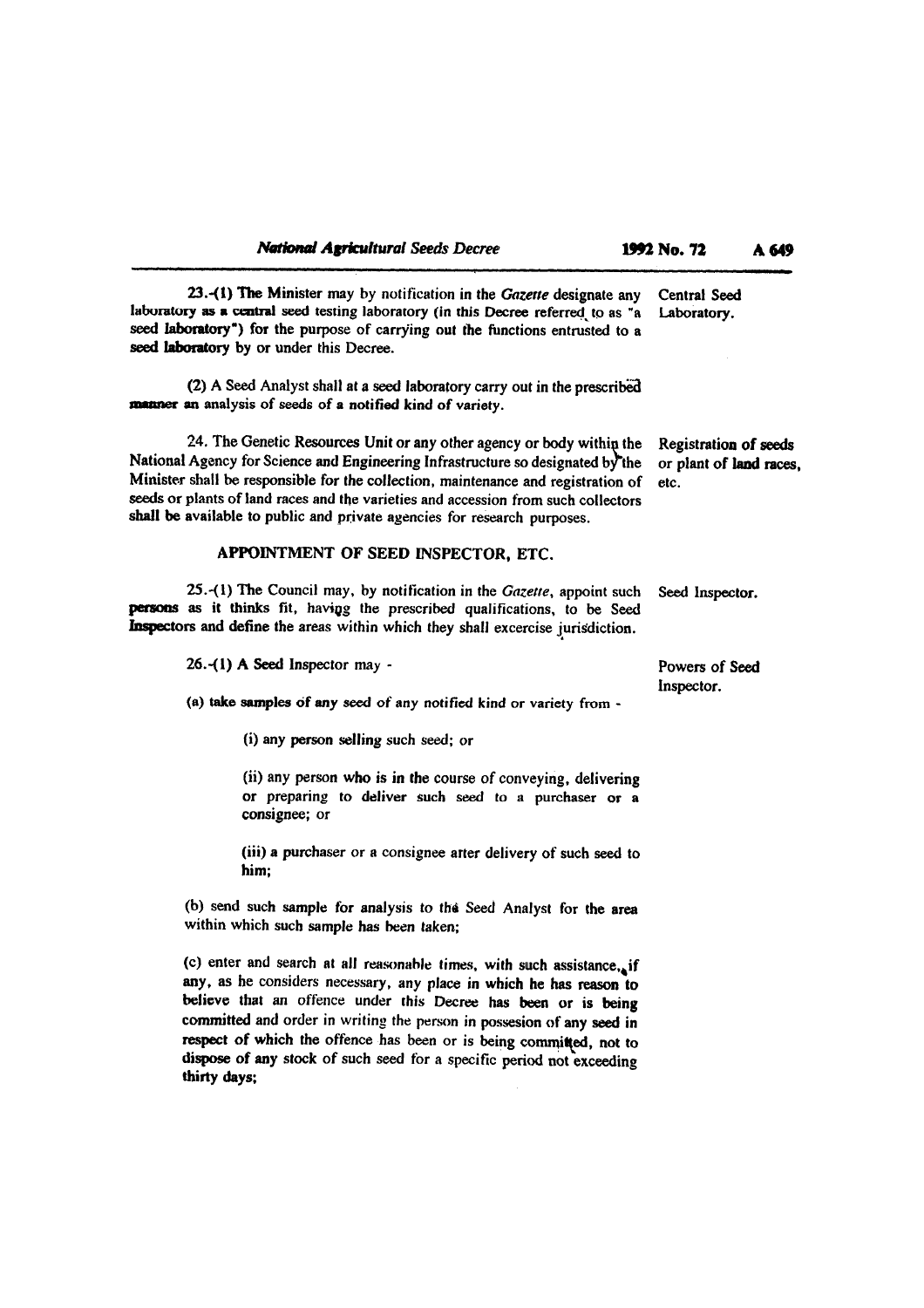(d) examine any record, register, document or any other material object found in my place mentioned in paragraph (c) of this subsection **and**  seize the same if he has reason to believe that it may furnish evidence of the commission of **an** offence punishable under this Decree: **and** 

**(e)** excercise such other powers as may be necessary for carrying out the purposes of this **Dectee** or any regulations made thereunder.

(2) **The** power conferred by this section includes power to break-open a container in which any **seed** of any kind or variety **may** be contained or to break-open the door of any premises where any such seed may be kept for sale:

Provided that the power to break-open the door shall be exercised only after the owner or any other person in occupation of the premises, if he is present therein, **refuses** to open the door on being called upon to do **so.** 

(3) Where a **Seed** Inspector takes any action under paragraph (a) of subsection (1) of this section, he shall, as far as possible, call not less than two persons to be present at the time when such action is taken and take their signatures on a memorandum to be prepared in the prescribed form and manner.

Offences and penalties.

**27.-(1)** If any person -

(a) contravenes the provision of section 26 of this Decree or any regulations made thereunder; or

(b) prevents a Seed Inspector from taking sample under this Decree; or

(C) pievents a **Seed** Inspector from excecising any other power conferred on him **by** or under this Decree.

(d) contravenes any other provisions of this Decree,

he is guilty of an offence -

**(2) A** person who is guilty of an offence shall on conviction **be** liable -

(a) for the first offence, with tine which may extend to five hundred naira, and

(b) in the event of such person having been previously convicted of an offence under this section, to imprisonment for a term which may extend to six months, or with tine which may extend to one thousand naira, or to both such fine and imprisonment.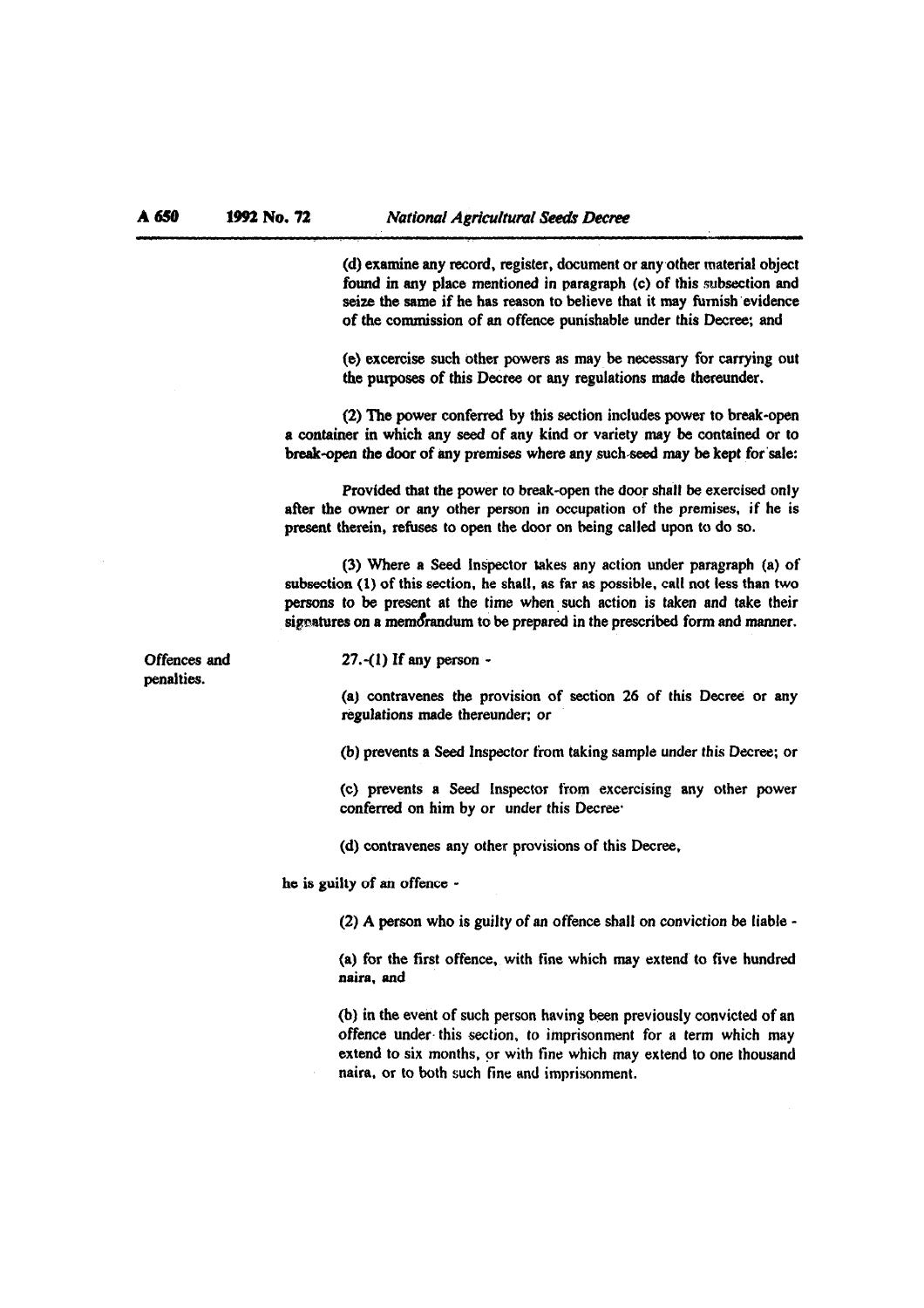$\hat{\mathcal{A}}$ 

| 28. When any person has been convicted under this Decree for the<br>contravention of any of the provisions of this Decree or of any regulations made<br>thereunder, the seed in respect of which the contravention has been committeed<br>may be forfeited to the Government.                                                                                                                                                                                                                                                                        | Forfeiture of<br>property.  |
|------------------------------------------------------------------------------------------------------------------------------------------------------------------------------------------------------------------------------------------------------------------------------------------------------------------------------------------------------------------------------------------------------------------------------------------------------------------------------------------------------------------------------------------------------|-----------------------------|
| 29.-(1) Where an offence under this Decree has been committed by a<br>company, every person who at the time the offence was committed was in<br>charge of, and was responsible to the company for the conduct of the business<br>of the company, as well as the company, shall be deemed to be guilty of the<br>offence and shall be liable to be proceeded against and punished accordingly:                                                                                                                                                        | Offences by<br>'companies.  |
| Provided that nothing contained in this subsection shall render any such<br>person liable to any punishment under this Decree if he proves that the offence<br>was committed without his knowledge or that he exercised all due diligence to<br>prevent the commission of such offence.                                                                                                                                                                                                                                                              |                             |
| (2) Notwithstanding anything contained in subsection (1) of this section,<br>where an offence under this Decree has been committed by a company and it is<br>proved that the offence has been committed with the consent or connivance of,<br>or is attributable to any neglect on the part of any director, manager, secretary<br>or other officer of the company, such director, manager, secretary or other<br>officer shall also be deemed to be guilty of that offence and shall be liable to be<br>proceeded against and punished accordingly. |                             |
| 30. Nothing in this Decree shall apply to any seed of any notified kind<br>or variety grown by a person and delivered by him on his own premises direct<br>to another person without any monetary consideration for being used by that<br>person for the purpose of sowing or planting.                                                                                                                                                                                                                                                              | Exemption.                  |
| PART 111 - STAFF OF THE COUNCIL                                                                                                                                                                                                                                                                                                                                                                                                                                                                                                                      |                             |
| 31. There shall be appointed by the President, Commander-in-Chief of<br>the Armed Forces, on the recommendation of the Minister, a Director-General<br>of the Council who shall be the chief executive of the Council and be<br>responsible for execution of the policies and day-to-day running of the affairs<br>of the Council.                                                                                                                                                                                                                   | Director of the<br>Council. |
| 32.-(1) Subject to this Decree, the Council may appoint such other<br>persons as members of its staff as it considers necessary and may approve<br>conditions of service for the staff.                                                                                                                                                                                                                                                                                                                                                              | Staff generally.            |
| (2) If the Council thinks it expedient that any vacancy in the staff of<br>the Council should be filled by a person holding office in any of the public                                                                                                                                                                                                                                                                                                                                                                                              |                             |

services in the Federation, it shall inform the appropriate body to that effect and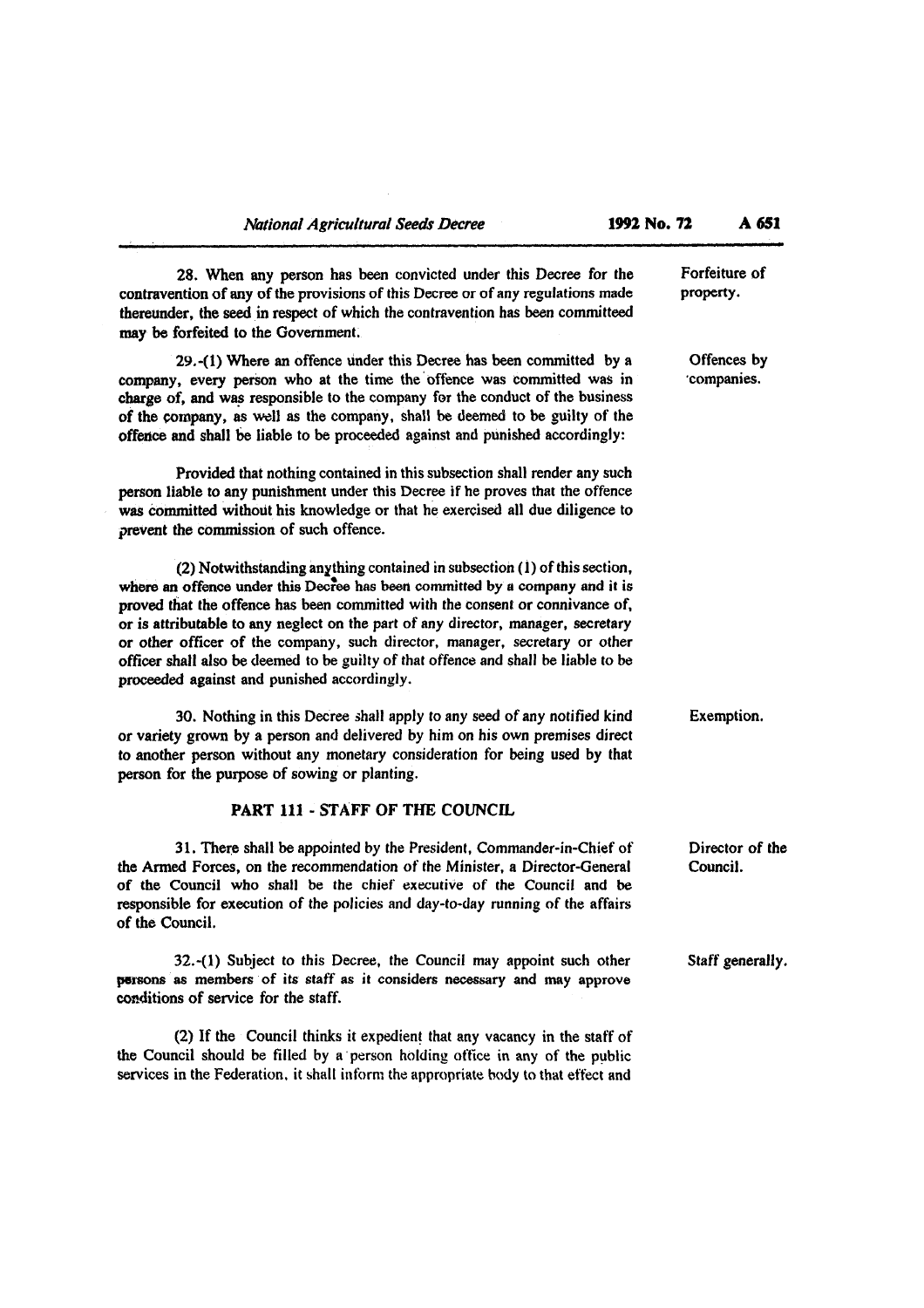**A652 l992** No. 72 *National Agricultural Seeds Decree*<br> *thereafter the Council may, by arrangement with the body concerned, cause such* vacancy to be filled by way of secondment or transfer.

> (3) Where any person is seconded under subsection  $(2)$  of this section. he shall be notified of the terms and conditions of the secondment, and the secondment shall be without prejudice to **any** pension rights which, but for the secondment, would still accrue to him.

> **(4) A** person seconded under subsection (2) of this section **my** elect to **be** transferred to the staff of the Council in which case any **previous** service in the public service concerned shall **be** qualifying services as .defined in the Pension Act.

**Pension.** 33-(1) Service in employment of the Council shall be approved service Cap. 346 LFN. for the purpose of the Pension Act and accordingly, officers and other persons for the purpose of the Pension Act and accordingly, officers and other persons employed in the Council shall be entitled to pensions, gratuities and other retirement benefits as are prescribed thereunder, so however, that nothing in **this**  Decree shall prevent the appointment of a person to any office on terms which preclude the grant of a pension, gratuity or other retirement benefit in respect of that office.

> (2) For the purposes of application of the provisions of the Pension Act, any power exercisable thereunder by a Minister or other authority of the. Government of the Federation (not being the power to make regulations under section 27 thereof) is hereby vested in and shall be exercisable by the Council and not by any other person or authority.

### **PART IV** - **FINANCIAL PROVISIONS**

**Financial** 34.-(1) There shall be established and maintained by the Council, a fund<br>provisions. from which shall be defraved all expenditure incurred by the Council. from which shall be defrayed all expenditure incurred by the Council.

> (2) There shall be paid and **credited** to **the** fund, established pursuant to subsection **('1)** of this section -

> > (a) such moneys as may be provided to the Council by the Federal Military Government or the Government of a State;

> > (b) all moneys as may be raised for the purposes of the Council by way of gift, loan, grants in aid, testamentary disposition or otherwise:

> > (c) all interests received in respect of **moneys invested** by the Council; and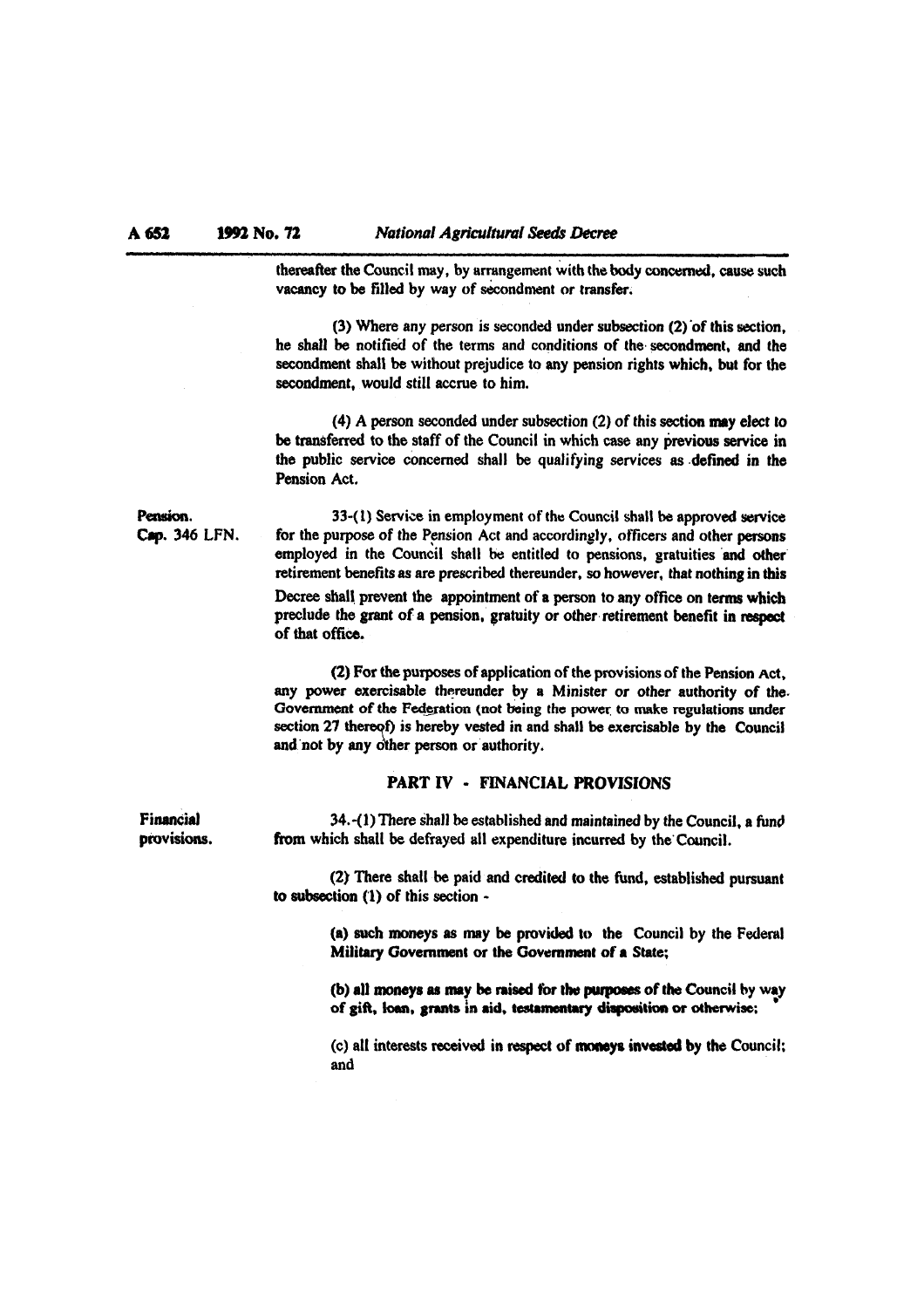**J** 

(d) all other assets, from time to time, accruing to the Council.

(3) **The** fund shall he managed **in** mrdance with rules **made by** the National Council of Ministers and without prejudice to the generality **of** the power to make rules under this subsection, the rules shall in particular contain provisions -

> (a) specifying the manner in which the assets of the fund are to be held, and regulating the making of payments into and out of the fund;

> **(b)** requiring the keeping of proper accounts and records for the purposes of the fund in such form as may be specified in the rules;

> **(c)** for securing that the accounts **are** audited peritxlically **hy** auditor appointed from a list and in accordance with guidelines supplied by the Auditor-General of the Federation;

> (d) requiring copies of the accounts and **of** auditor's report thereon to be furnished to the Minister of Agriculture, Water Resources and Rural Development.

35. The Council shall not later than six months after the end **of** each **Report.**  year submit through the Minister to the National Council **of** Ministers and to the Nigerian Council for Agriculture, a report on the activities of **thc** Council during the preceding year.

#### **MISCELLANEOUS**

36.-(1) For the purposes of the Lands Use Act, the purposes of the Acquisition of land.<br>shall be public purpose of the Federation within the meaning of that Cap. 202 LFN. Council shall be public purpose of the Federation within the meaning of that **Act,** 

(2) The Minister charged with responsibility for land matters may, by an instrument under his hand and seal, vest in the Council any property acquired **pursuant** to subsection **(1)** of this section and the Council shall pay into the Consolidated Revenue Fund of the Federation a sum equal to the aggregate amount of any expenses (including compensation) incurred on behalf of the **Federal** Military Government by virtue of that subsection in respect of any property vested in the Council by such an instrument.

37.-(1) The Minister **may,** by notification in the **Gazette,** make Regulations. tegulations to **carry** out the purposes of this Decree.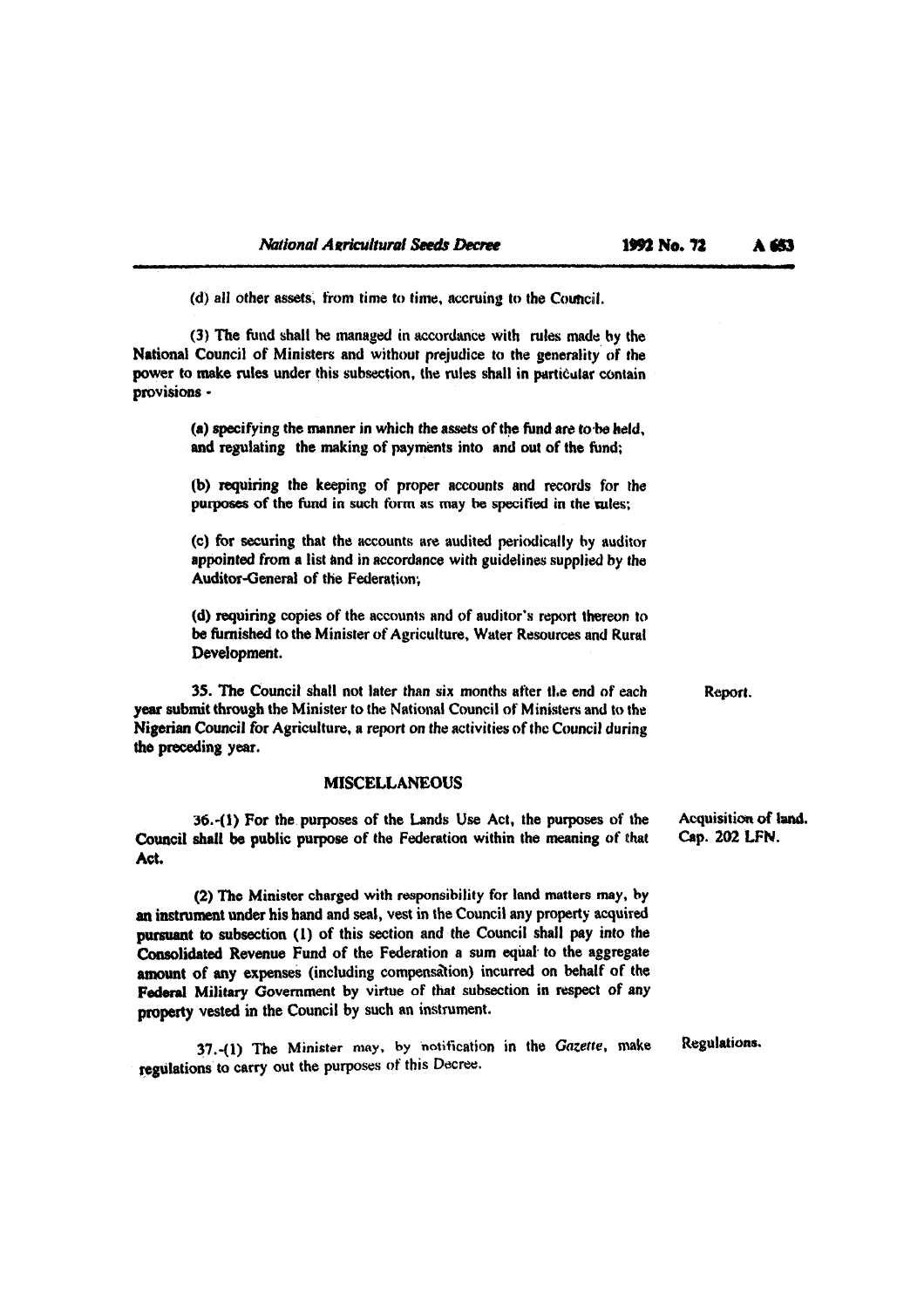$(2)$  In particular and without prejudice to the generality of the foregoing power, such regulations may provide for -

(a) the functions of the Central Seed Laboratory;

(b) the certification of seeds;

(C) the manner of marking or labelling the container of seed of any notified kind or variety under sections 17 and 18 of this Decree;

(d) the requirements which may he complied with by a person carrying on the **business** referred to in sections. 16 and 17 of this Decree;

(e) the form af application for the grant of **a** certitication under section 12 of this Decree, the particulars it may contain, the fees which should accompany it, the form of the certificate and the conditions subject to which the certification may **be granted;** 

**(f)** the form **and** manner in which and the **fee** on payment of which pn appeal may be preferred under section 13 of this Decree and the **imcedure** to be followed by the appellate authority in disposing of **tbs**  appeal:

 $(g)$  the qualifications and duties of Seed Analysts and Seed Inspectors;

(h) the manner in which samples may be taken by the Seed Inspector, the procedure for sending such samples to the **Seed** Analyst or the central seed laboratory and the manner of analysing such samples;

(i) the form of report of the result of the laboratory analysis and the fees payable in respect of such report;

Interpretation. 38. In this Decree, unless the context otherwise requires -

"agricultural seeds" includes cereals, legumes, oil, grass, forage, fibre, root, tuber or any other kind of crop seed or seedling commonly recognised within Nigeria as agricultural **seed;** lawn seed, vegetable

seed, **forestry** seed and seedlings, horticultural seeds and seedlings, ornamental seeds, seed mixtures and all planting materials as the **inister may designate from time to time;** 

**"seed** laboratory" means a central **seal** laboratory designated as such under section 23 of this Decree;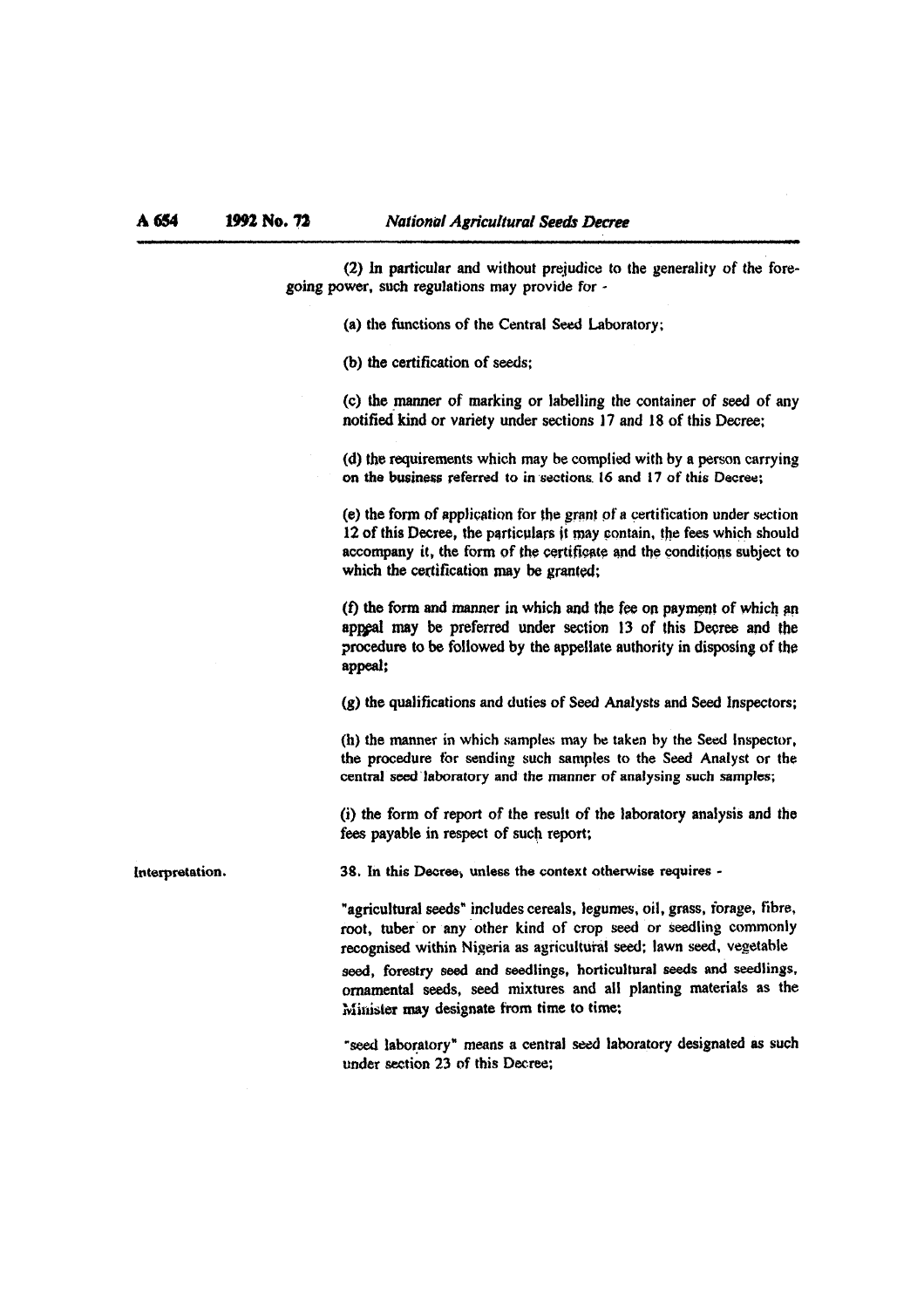"certitied **seed"** means any prescribed seed which is certified under **the**  provisions of this **Decree;.** 

"container" means a box, casket, tin, barrel, tank, receptacle, sack, bag, wrapper or othe~ thing in which any article or thing is **placecl** or packed;

"Council" means the National Agricultural Seed Cowncil established by section **1** of this **Decree;** 

"labelling" means any label or other written, printed or **graphic4**  representation, in any form, accompanying and pertaining to seed, whether in bulk or in container;

"Minister" means the Minister of Agriculture, Water Resources and **Rural** Development;

**"export"** means taking out of Nigeria to a place outside Nigeria;

"import" means bringing into Nigeira from a place owtside Nigeria;

"notified kind or variety" in relation to any seed means any kind of **seed or** variety thereof notified under 'this Decree;

"seed importer" means any person **who,** either exclusively or in conjunction with any other trade or business, imports seeds into Nigeria for resale;

"seed inspector\* means the person appoinhted as **seed** inspector pursuant to section 25 of this Decree;

**"seed** producer" means any person who either exclusively or in conjunction with any other trade or business, produces seeds for sale;

**"seed** seller" means any person who, either exclusively or in conjunction with any other person, trade or business, sells seeds for growing to Nigerian farmers;

"sell" includes to exchange or to offer, advertise, keep, expose, transmit, convey or deliver in pursuance of a sale, exchange or barter;

"Unit" means the National Seed Service Unit established by section 5 **of** this Decree;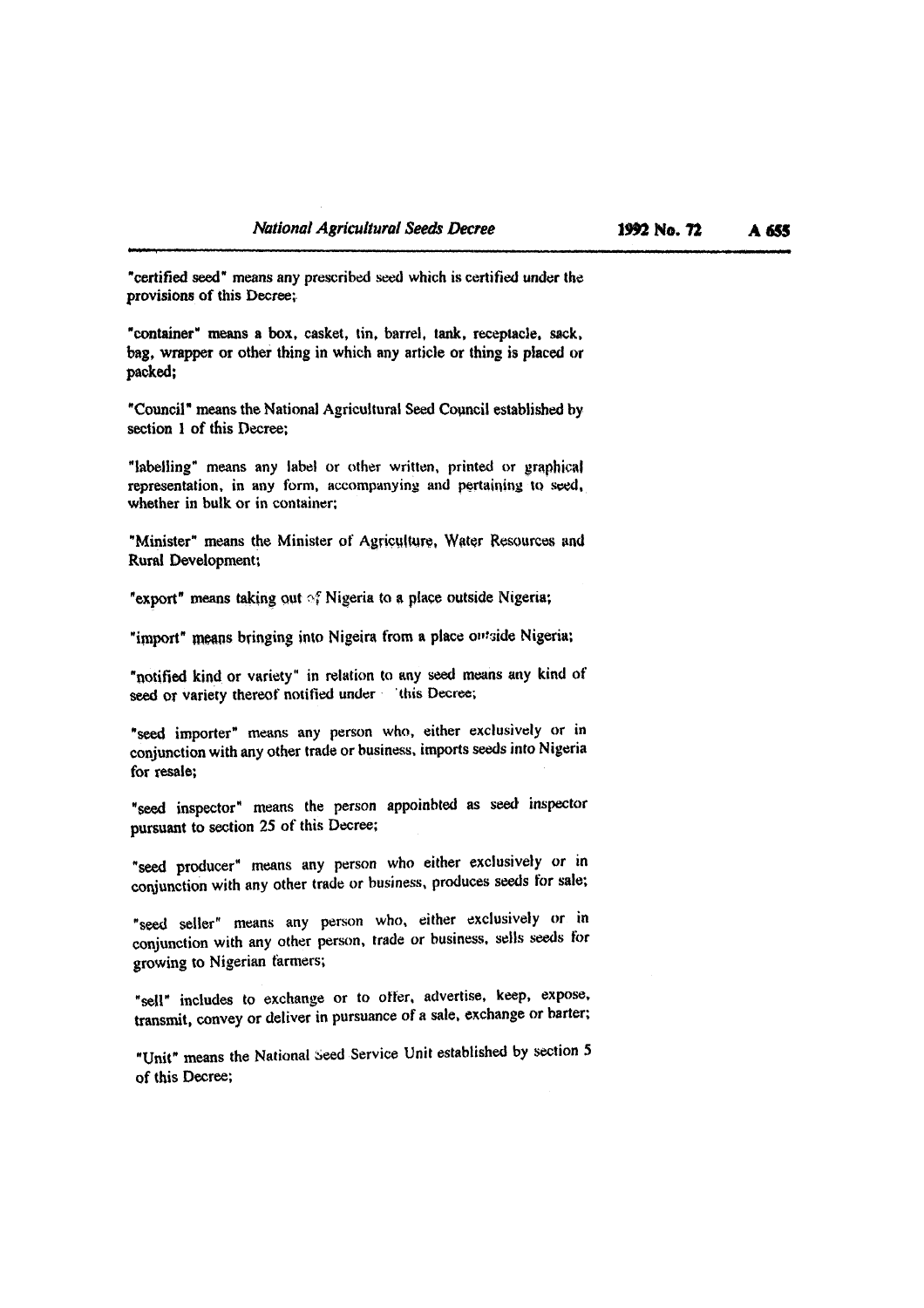"variety" means a sub-division of any crop specie which can be diffeientiated from other sub-division **of** that kind of growth, plant, fruit or other characteristics and any uniform group which can be a first generation hybrid (F1) or a plant population reconstituted on each occasion by crossing two or more breeding **stock** maintained by inbreeding or population varietally maintained;

"weed seed" includes the seed of all plants included as weeds or listed as weeds in the Seed Regulations or commonly recognised as weeds in Nigeria;

Citation. 39. This Decree **may be** cited as the Nationnl Agricultural Seals Decree **1992.** 

**SCHEDULE** Section 2(4)

# **SUPPLEMENTARY** PROVISIONS **RELATING** TO THE COUNCIL

### **Proceedings of the Council**

Cap. 192 **LFN.** 

1. Subject to this Decree and to section 27 of the Interpretation Act, the Council  $m_A y$  make standing orders regulating its proceedings or those of any of its committees.

2. The quorum of the Council shall be **tive** and the quorum of any committee of the Council shall he determined by the Council.

3. **At** any time while the **office** of the Chairman is vacant or the Chairman is in the opinion of the Council temporarily or permanently unable to perform the functions of his **oftice** the vice-chairman shall perform those

functions and references in this Schedule to the Chairman shall be construed accordingly.

4.-(1) Subject to the provisions **of** any applicable standing orders, the Board shall meet whenever summoned hy the Chairman; **and** if the Chairman. is required so to do **by** notice given to him **by** not less than six other memhers, he shall **summon** a meeting of the Council **to** be held within twenty-one days from the date on which the notice is given.

(2) Where the Council wishes to obtain the advice of any person on a particular matter, **(he** Council may **co-opt** him **as** a **member for** such **period** as it **thinks** fit, **but s person who is 1 mrrnher** by virtue of thb sub-paragraph **shall**